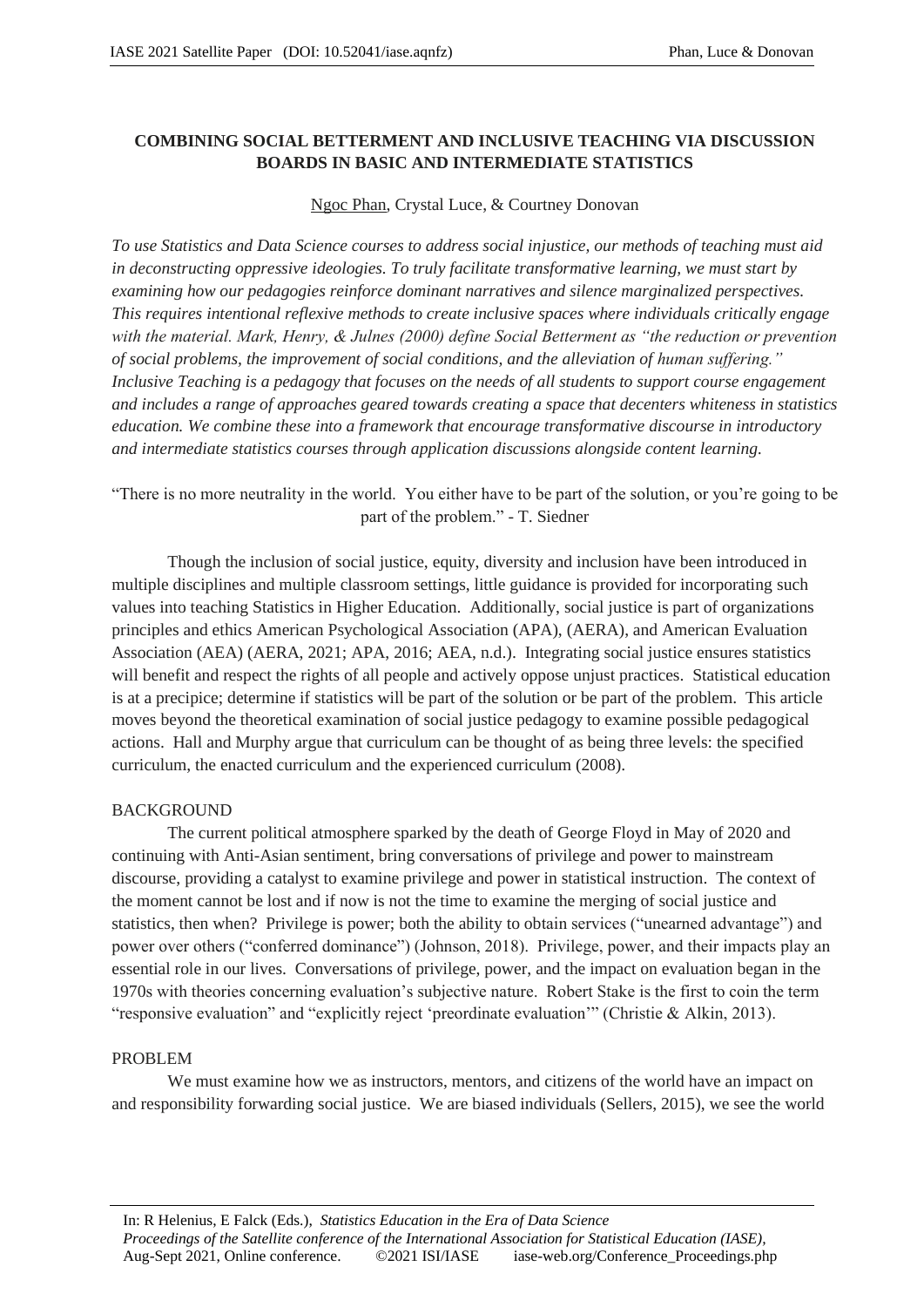through a specific lens and so do our students. Those lenses may not always be in alignment. The lack of alignment impacts how students learn and view our instruction. Research has suggested that teachers need to find ways to check students' understandings and how those understandings are influenced by prior and current experiences (Lee, 2011). Additionally, it is vital to relate the concepts and findings in research courses to areas familiar to students (Slayter, 2016). According to Martin and Nakayama "Most people, in fact, want to find the connections between what they learn in the classroom and what is occurring in contemporary society," (2018, p 89).

Classrooms are an intercultural space (Delante, 2020). Individuals from different cultures and backgrounds are coming together, interacting and communicating. As such, teachers need to be aware of possible miscues, miscommunications and social exigencies in communication that may happen along the way. This means that one form of communicating the material, is likely to be misunderstood and miscomprehended by one or more students. According to Delante, teachers must participate in rhetorical practices that pave the way for feedback and discourse (2020). The ability to adapt and relate to students' cultures are key to increasing students' knowledge.

When we come into teaching statistics, we believe that the dominant culture everyone must adapt to is Western Mathematics, however, when we do this, we ignore the cultural contexts of the instructor, students, and the world we live in.

### DISCUSSION BOARD IN ONLINE CLASSES

Discussion boards allow for a collective space that develops new knowledge through "ways of knowing and ways of being in conversation" (Gunnlaugson, 2006, p. 2). Nonetheless, the efficacy of discussion boards is often questioned due to the quality of student engagement. We argue that with intentional and culturally relevant pedagogies, discussion boards can facilitate transformative discourse that deconstruct oppressive ideologies. Students can apply new statistical knowledge while discussing social justice issues by incorporating the Community of Inquiry framework (Vaughan & Garrison, 2006) and Singleton (2006)'s Courage Conversations framework. It is important to develop and maintain a teaching, social, and cognitive presence (Payne, 2021) in a safe online environment where students can speak their truth while accepting non-closure to conversations (Singleton, 2006).

#### Instructor Presence

The instructor's teaching presence guides the direction of the discussion boards. Therefore, it is important for instructors to be engaged, transparent, and committed to a space where discourse facilitates discomfort and learning. An introduction video can help students feel more personalized (Payne, 2021). It is always important to communicate the purpose of the online discussion boards as well as have a consensus on the norms of the space. The four agreements from Courage Conversations of staying engaged, experiencing discomfort, speaking your truth, and expecting as well as accepting non-closure can be a way to onset the conversation around norms. The instructor becomes a facilitator and checks in when necessary to foster that safe space for students.

#### Social Presence

A clear definition of social presence should also be communicated at the beginning of course and throughout the discussion. Students can be their authentic self within these online interpersonal interactions. The use of small discussion groups can create and maintain these relationships throughout the course. A level of trust and respect are built among members to discuss uncomfortable topics. The use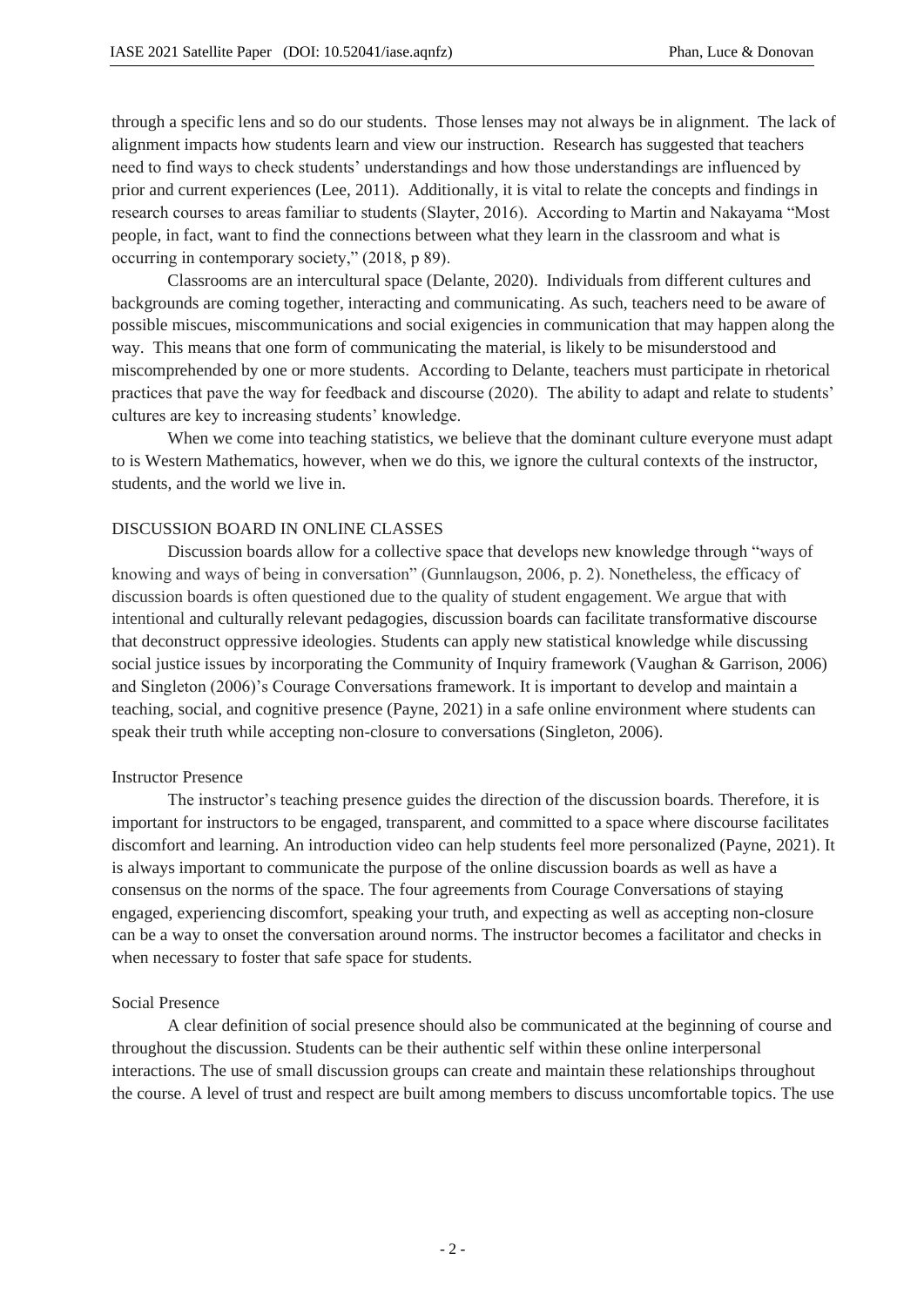of storytelling (Payne, 2021) is a way to build rapport quickly and establish human connection. There will also be high engagement when students are able to speak their truth through personal and professional experiences. It is crucial for instructors to intentionally design and continuously communicate their goals for the online discussion boards for students' social presence to be authentic.

### Cognitive Presence

Resources, questions, and activities should encourage a cognitive presence where critical thinking and courageous conversations are fostered. Media can stimulate students' interests while decreasing the use of heavy text (Payne, 2021). Videos, online graphics, and other data visualizations on social issues support students' understanding of statistics and data science to erode social injustices. There should be evidence of new knowledge, reflections, discussions, and confirmation of learning. Instructors can incorporate activities before each discussion that focus on the application of new knowledge through multiple perspectives. Discussion boards can be utilized as a reflection of the activity. The Courageous Conversations' compass is a resource that can engage students with new information with the believing, feeling, thinking, and doing quadrants (Singleton, 2006) in their discussion reflection.

Socratic questioning allows students to probe, encourage, empathize, and engage (Payne, 2021). This method allows students to ask for clarification, reasons, origin/source, and viewpoints of certain social issues to deepen the conversation and understanding. It empowers students to seek understanding of multiple perspectives through thoughtful discourse and weaving acknowledgement. Lastly, there should be a confirmation that learning. This can be any production from written reflections, media videos, or any other outlets.

Discussion boards become an effective instructional tool when instructors cultivate a space that challenges the Eurocentric concepts of statistics and data science through purposeful questions, deep reflections, and connections to injustices in our society. Below are several strategies to create an environment that fosters these courageous conversations around data science, statistics, and oppressive issues in our society.

### UTILIZING SOCIAL JUSTICE TOPICS IN STATISTICAL APPLICATION

#### Statistics and Objectivity

Traditional mathematical courses are concerned with a type of data analysis in which the practices include the "planning, summarizing, and interpreting of observations of a system possibly followed by predicting or forecasting future events based on a mathematical model" (Mitchell, 2009, p 81). It is not surprising then that students have mixed responses and satisfaction with their courses (Slayter, 2016). The traditional method ignores discussions of differences, such as that of race (Mitchell, 2009). Hall and Murphy argue that curriculum can be thought of as being three levels: the specified curriculum, the enacted curriculum and the experienced curriculum (2008). Focusing statistical instruction on the specified curriculum or enacted curriculum, and ignoring the experienced curriculum means the curriculum is going to likely be ill fitting. It is fundamental to examine the relationship between curriculum, instructor, student and world (Hall and Murphy, 2008).

Statistics is taught from a western lens where white mathematicians are often quoted as great contributors of data science and numbers. They argued that data and numbers are unbiased and often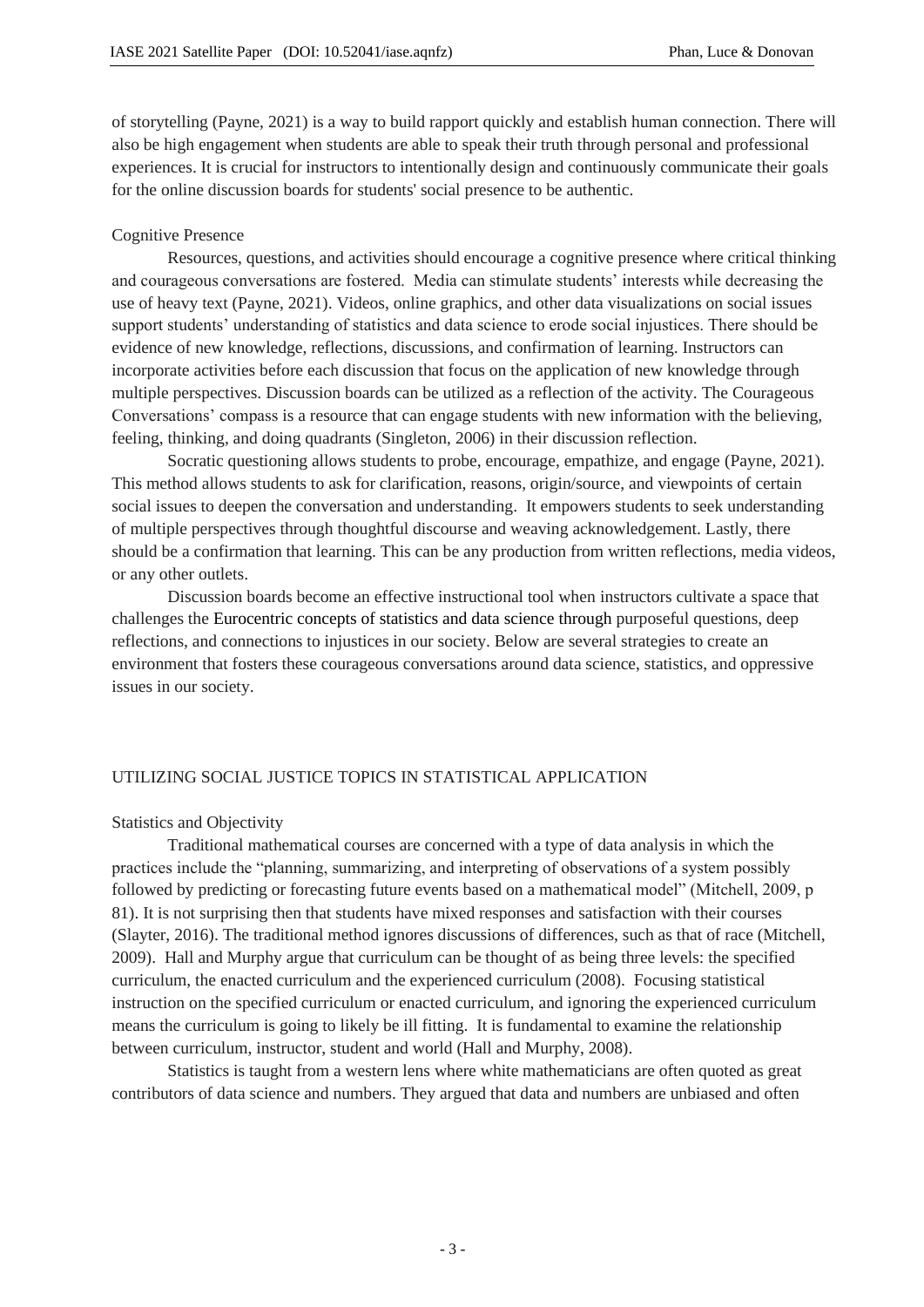associated with objectivity. Yet, this perspective continues to reinforce Eurocentric ideologies that silenced marginalized perspectives. Louca (2009) wrote an article on how Francis Galton, Karl Pearson, and Ronald Fisher, all prominent figures in modern statistics, devoted their statistical work to eugenics and racism. Students can further read Evans' (2020) explanation of the contradiction between the argument of objectivity and statistics. After reading these two articles, students can either discuss these two discussion groups in their small groups or individual reflection. Their confirmation of learning can be sent as a zoom video, annotated article, or reflections in the discussion boards. This allows them to display their learning by answering two questions down below:

- 1. Using the Courage conversation compass, where are you with your reaction to the statement that statistics/numbers are objective?
- 2. If there is no true objectivity in statistics, how do we define principles of good data and conducting ethical data practices?

## Racial Inequities in Descriptive & Percentiles

This global pandemic has increased people's awareness of the use of descriptive statistics and percentiles to understand the severity of an issue. Several government agencies and organizations have published numbers to illustrate a narrative for consumers. Students need to critically analyze how the use of descriptive and percentiles can highlight or conceal health inequities for various minoritized groups. One method is to foster these conversations through COVID tracker visualization. Students can select and discuss their interpretation of one of the publicly available COVID data illustrations. Afterwards, they can respond to the two questions down below that consider health equity considerations for ethnic minority groups:

- 1. What health narrative is highlighted by the data displayed in COVID tracker visualization? What health narrative is concealed?
- 2. What are the possible health inequity impacts for certain groups of people when a narrative is highlighted and/or concealed? How does this impact your work as a researcher/practitioner/educator?

Highlighting Group Inequities with Hypothesis Testing

A current debate that continues to dominate is that schools have inequitable school suspension practices for minoritized groups. One strategy to support students' understanding of this debate is through their application of several hypothesis tests. There are publicly available dataset from the Civil Rights Data Collection that can be provided to students. Students are asked to conduct either a t-test, anova, regression, chi square, and any other methods of hypothesis testing based on their district and group of choice. An example is using an ANOVA to understand the numbers of days Black, Indigenous, and Students of Color are in in-school suspensions as compared to white students for each school in that district. After they completed the activity, students will be asked to interpret the results and answer the questions down below.

- 1. In your opinion, do some schools reinforce racist ideologies in their suspension practices based on your statistical findings? Why or why not?
- 2. How might the results from your hypothesis testing reinforce oppressive ideologies?

### **CONCLUSION**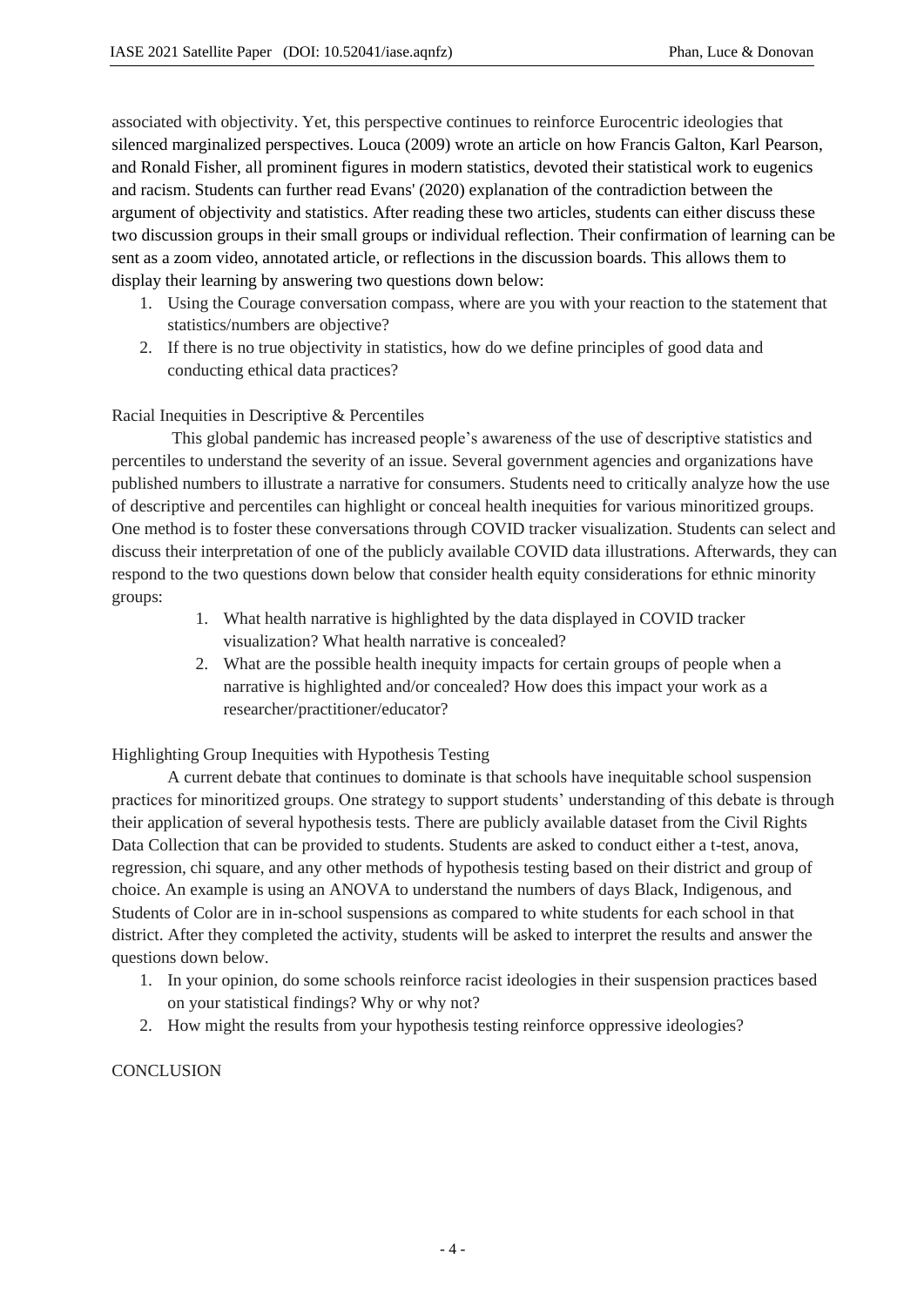We must be comfortable with discomfort. Excuses such as "social justice is covered in other courses," or "there is too much other material to cover in the course," ignore the risks of omitting a social justice lens in statistical courses. Failure to use a social justice lens risks "biased and otherwise incorrect conclusions" (Garlington et al., 2020). Rhetoric of instructors can justify a group's exclusion or limited participation, further entrenching social injustices (Easterbrook, et al., 2018). While the inclusion of social justice with statistical methods helps make connections between data and addressing social injustices (Slayter, 2016). Though the melding of social justice and statistics may seem like a tall task "it takes courage to cut against the grain and become nonconformist. It takes courage to wake up and stay awake instead of engaging in complacent slumber" (West, 2018, p 635). Additionally, the recent work of Garlington et al. found social justice can be integrated into statistics courses with "relative ease" (2020).

### REFERENCES

- American Education Research Association. (2021). *Social Justice*. Www.aera.net. https://www.aera.net/About-AERA/Key-Programs/Social-Justice
- American Evaluation Association. (n.d.). *AEA > About > About AEA > Mission, Vision, & Values*. Www.eval.org. Retrieved June 21, 2021, from https://www.eval.org/About/About-AEA/Mission-Vision-Values
- American Psychological Association . (2016). Revision of Ethical Standard 3.04 of the "Ethical Principles of Psychologists and Code of Conduct" (2002, as amended 2010). American Psychologist, 71(9), 900.
- Christie, C., & Alkin, M. (2013). An evaluation theory tree. In Alkin (Ed.), *Evaluation roots: A wider perspective of theorists' views and influences,* (2<sup>nd</sup> ed., pp. 11–57). Sage. Delante, N. (2020). Classroom teaching as an intercultural communication phenomenon: A thematic analysis of a foreign teacher's rhetorical practices as communication dynamic. *Journal of Intercultural Communication Research*, *49*(6), 536-568. https://doi.org/10.1080/17475759.2020.1790406

Easterbrook, A., Bulk, L. Y., Jarus, T., Hahn, B., Ghanouni, P., Lee, M., Groening, M., Opini, B., & Parhar, G. (2018). University gatekeepers' use of the rhetoric of citizenship to relegate the status of students with disabilities in Canada. *Disability & Society*, *34*(1), 1–23. https://doi.org/10.1080/09687599.2018.1505603

Garlington, T., Ryan, V. M., Nolty, C., Ilagan, H., & Kunicki, Z. J. (2020). Bringing Social Justice into the Statistics Classroom. *Teaching of Psychology*, *48*(3), 269–274. https://doi.org/10.1177/0098628320979879

Hall, K., & Murphy, P. (2008). Introduction. In P. Murphy & J. Soler (Eds.), *Pedagogy and practice: Culture and identities* (pp. i–xiv). Sage.

Johnson, A. G. (2018). *Privilege, power, and difference*. New York, NY Mcgraw-Hill Education.

Lee, Y. A. (2011). What does teaching for social justice mean to teacher candidates? The Professional Educator, 35(2), 1–20.

Martin, J. N., & Nakayama, T. K. (2018). *Intercultural communication in contexts*. Mcgraw-Hill Education.

Mitchell, R. (2009). "Soft Ears" and hord topics: Race, disciplinarity, and voice in higher education. In A. Y. Jackson & L. A. Mazzei (Eds.), *Voice in Qualitative Inquiry: Challenging conventional, interpretive, and critical conceptions in qualitative research* (pp. 77–95). Routledge.

- Payne, A. L. (2021). A resource for E-moderators on fostering participatory engagement within discussion boards for online students in higher education. A practice report. *Student Success*, *12*(1), 93-101. http://dx.doi.org.aurarialibrary.idm.oclc.org/10.5204/ssj.1865
- Sellers, R. M. (2015, May). Why should psychological science care about diversity? Colloquium